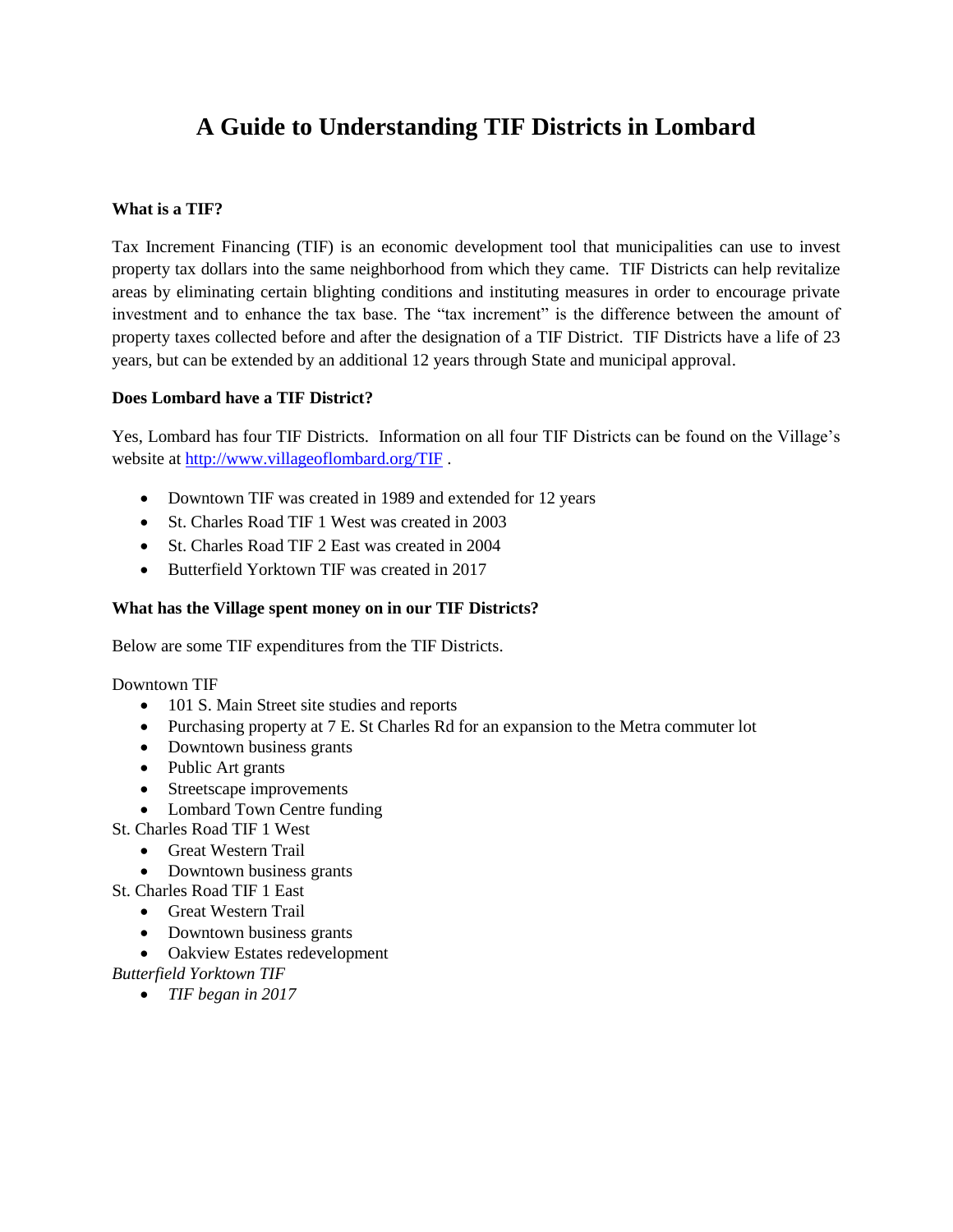#### **How does a TIF work?**

When a TIF is established DuPage County establishes the base value of all the property in the district, which is called the Base EAV (equalized assessed value). The amount of property tax the taxing bodies receive (the Village, School Districts, etc.) is frozen at the base amount for the life of the TIF. New money, over the Base EAV, goes to the TIF District for TIF projects. In those 23 years, the new property tax increment can be used for TIF eligible expense.

As vacant land and dilapidated properties develop within the TIF, the EAV of those properties increase. New property taxes resulting from the increased assessed valuation above the base EAV create an incremental increase in tax revenues generated within the TIF District.

All properties in the district are assessed in the same manner as all other properties and taxed at the same rate. TIF is not an increase in taxes; it is only a reallocation of how the tax dollars are distributed. Increases in property taxes experienced by property owners are due to reassessment and rate increases, not TIF.

The below graph visually shows how a TIF works.



Source[: http://www.tifillinois.com/faq.html](http://www.tifillinois.com/faq.html)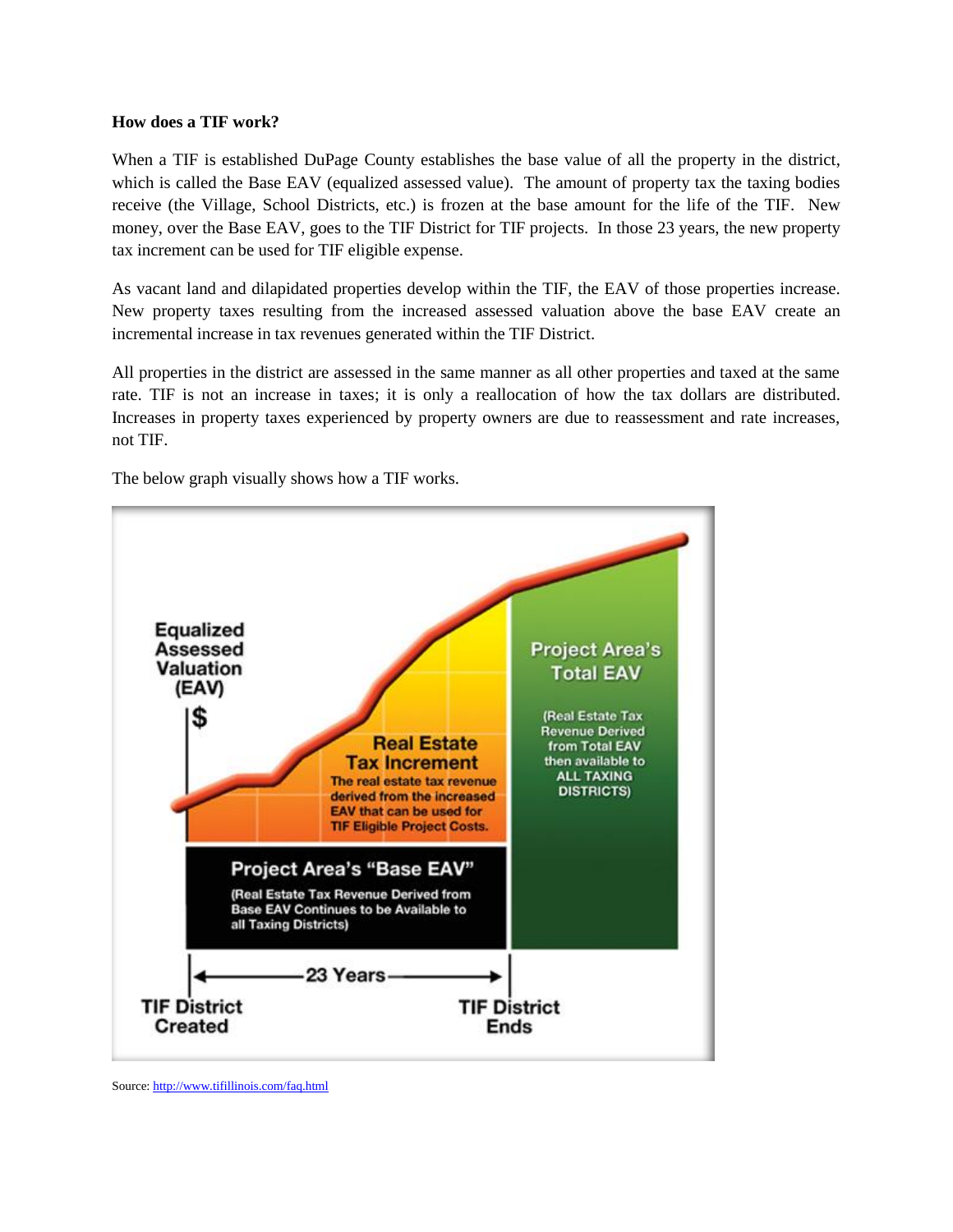## **What can the TIF increment be used for?**

The eligible uses for TIF funds are provided in Illinois' Tax Increment Allocation Redevelopment Act (65 ILCS 5/11-74.4-1 through 11-74.4-11): the TIF Act. The Illinois TIF Act generally authorizes that TIF funds may be used for:

- the administration of a TIF redevelopment project
- property acquisition
- rehabilitation or renovation of existing public or private buildings
- construction of public works or improvements
- $\bullet$  job training
- relocation
- financing costs, including interest assistance
- studies, surveys and plans
- marketing sites within the TIF
- professional services, such as architectural, engineering, legal and financial planning
- demolition and site preparation

Some restrictions may apply, so review the full Act for the list of TIF-eligible costs.

Projects could include:

- the redevelopment of substandard, obsolete, or vacant buildings
- general public infrastructure improvements, including streets
- cleaning up polluted areas
- improving the viability of downtown business districts
- providing infrastructure needed to develop a site for a new use
- rehabilitating historic properties

# **How is a TIF District created?**

The state law that allows Illinois municipalities to create TIF Districts requires that they are only established in areas that are "blighted," or in danger of becoming blighted (often called a "conservation area" TIF). To determine if an area is eligible, the municipality hires a consultant to conduct an "eligibility study" of the proposed TIF area. If the area meets the State standards, then the municipality conducts a study of the area and writes a "redevelopment plan" and a "project budget", an overview of the development priorities for the area and how TIF dollars will be spent during the TIF Districts 23 year life. There is a TIF public hearing and the local taxing districts meet to review the TIF parameters. The redevelopment plan must be approved by the Board of the municipality via the approval of three TIF ordinances.

# **Who controls TIF funds?**

Municipal officials control the allocation and disbursement of funds within the TIF district.